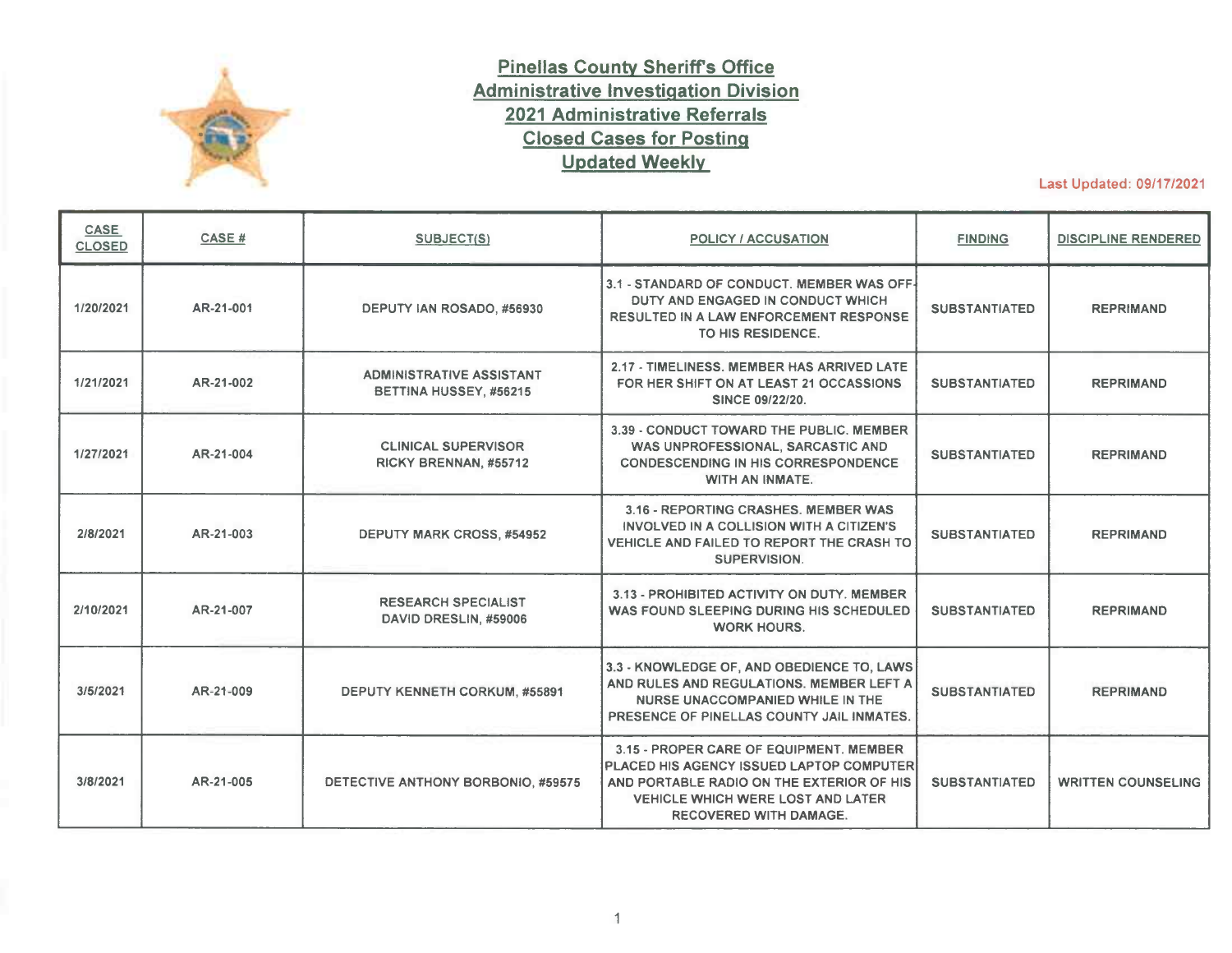| <b>CASE</b><br><b>CLOSED</b> | CASE#     | <b>SUBJECT(S)</b>                                                     | <b>POLICY / ACCUSATION</b>                                                                                                                                                                            | <b>FINDING</b>       | <b>DISCIPLINE RENDERED</b> |
|------------------------------|-----------|-----------------------------------------------------------------------|-------------------------------------------------------------------------------------------------------------------------------------------------------------------------------------------------------|----------------------|----------------------------|
| 3/9/2021                     | AR-21-006 | DEPUTY CHRISTOPHER VOYER, #59057                                      | 3.4(D) - PERFORMANCE OF DUTY. WHILE<br><b>INSTRUCTING THE MEMBER FAILED TO VERIFY A</b><br>TRAINING ANTENDEE WAS PROVIDED CORRECT<br>AMMUNITION. USE RESULTED IN DAMAGE TO<br><b>AGENCY PROPERTY.</b> | <b>SUBSTANTIATED</b> | <b>REPRIMAND</b>           |
| 3/9/2021                     | AR-21-008 | <b>CHILD PROTECTION INVESTIGATOR</b><br>NICOLE STANLEY, #60105        | 3.4(D) - PERFORMANCE OF DUTY. MEMBER<br><b>FAILED TO COMPLETE CASE RELATED</b><br><b>DOCUMENTATION WITHIN TIMEFRAMES</b><br><b>ESTABLISHED BY POLICY.</b>                                             | <b>SUBSTANTIATED</b> | <b>REPRIMAND</b>           |
| 3/12/2021                    | AR-21-010 | <b>FAMILY SUPPORT SERVICES WORKER DEANNA</b><br><b>HOBSON, #60178</b> | 3.3 - KNOWLEDGE OF, AND OBEDIENCE TO, LAWS<br>AND RULES AND REGULATIONS. MEMBER<br><b>CONDUCTED AN UNAUTHORIZED COMPUTER</b><br>INQUIRY.                                                              | <b>SUBSTANTIATED</b> | <b>WRITTEN COUNSELING</b>  |
| 3/15/2021                    | AR-21-016 | <b>CORPORAL GILBERTO PEREZ, #57156</b>                                | 3.3 - KNOWLEDGE OF, AND OBEDIENCE TO, LAWS<br>AND RULES AND REGULATIONS. MEMBER<br>ACCIDENTALLY DISCHARGED HIS ELECTRONIC<br><b>CONTROL WEAPON.</b>                                                   | <b>SUBSTANTIATED</b> | <b>WRITTEN COUNSELING</b>  |
| 3/22/2021                    | AR-21-015 | DEPUTY JOSEPH ROBINSON, #58520                                        | 2.17 - TIMELINESS. MEMBER HAS ARRIVED LATE<br>FOR HIS SHIFT ON SIX OCCASIONS SINCE 10/15/20                                                                                                           | <b>SUBSTANTIATED</b> | <b>REPRIMAND</b>           |
| 3/25/2021                    | AR-21-014 | DEPUTY JAMES WILHELM, #56466                                          | 3.3 - KNOWLEDGE OF, AND OBEDIENCE TO, LAWS<br>AND RULES AND REGULATIONS. MEMBER<br><b>ACCIDENTALLY DISCHARGED HIS ELECTRONIC</b><br><b>CONTROL WEAPON.</b>                                            | <b>SUBSTANTIATED</b> | <b>WRITTEN COUNSELING</b>  |
| 3/26/2021                    | AR-21-013 | <b>LICENSED PRACTICAL NURSE</b><br>JANIS MCKIEL, #59672               | 3.4(D) - PERFORMANCE OF DUTY. MEMBER<br><b>FAILED TO RESPOND TO AN INMATE MEDICAL</b><br><b>COMPLAINT REPORTED BY A DETENTION</b><br>DEPUTY.                                                          | <b>SUBSTANTIATED</b> | <b>REPRIMAND</b>           |
| 3/29/2021                    | AR-21-017 | <b>CORPORAL SHAWN BRINSON, #58505</b><br>DEPUTY EUGENE SNITKO, #58643 | 3.31(D) - FAILING TO SUBMIT PROPERLY WRITTEN<br><b>REPORTS. MEMBERS FAILED TO DOCUMENT</b><br>THEIR INVOLVEMENT IN AN INCIDENT WITH AN<br>INMATE.                                                     | <b>SUBSTANTIATED</b> | <b>REPRIMAND</b>           |
| 3/31/2021                    | AR-21-018 | DETECTIVE DENNIS CURTIN, #58373                                       | 3.15 - PROPER CARE OF EQUIPMENT. MEMBER<br><b>LOST HIS AGENCY ISSUED ELECTRONIC</b><br><b>CONTROL WEAPON.</b>                                                                                         | <b>SUBSTANTIATED</b> | <b>WRITTEN COUNSELING</b>  |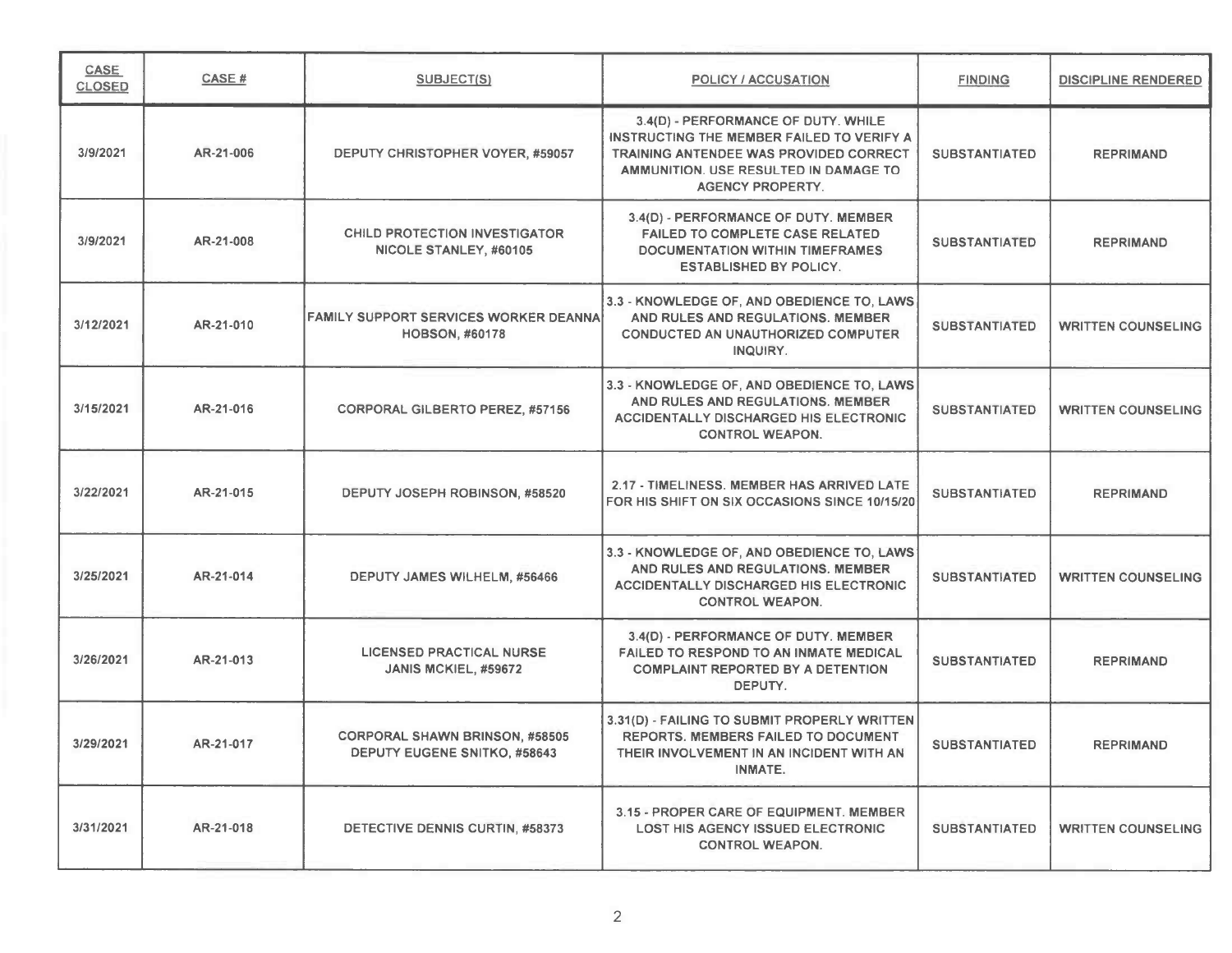| <b>CASE</b><br><b>CLOSED</b> | CASE#     | SUBJECT(S)                                                            | <b>POLICY / ACCUSATION</b>                                                                                                                                                                        | <b>FINDING</b>       | <b>DISCIPLINE RENDERED</b> |
|------------------------------|-----------|-----------------------------------------------------------------------|---------------------------------------------------------------------------------------------------------------------------------------------------------------------------------------------------|----------------------|----------------------------|
| 4/1/2021                     | AR-21-012 | <b>LICENSED PRACTICAL NURSE</b><br>REGINALD JOSEPH, #58131            | 3.4(D) - PERFORMANCE OF DUTY. MEMBER<br><b>FAILED TO FOLLOW ESTABLISHED PROCEDURES</b><br>WHILE ADDRESSING A PATIENT'S MEDICAL<br><b>COMPLAINT.</b>                                               | <b>SUBSTANTIATED</b> | <b>WRITTEN COUNSELING</b>  |
| 4/29/2021                    | AR-21-023 | <b>CORPORAL THOMAS CASSIDY, #58636</b><br>DEPUTY HUNTER STOUT, #60156 | 3.4(D) - PERFORMANCE OF DUTY. MEMBERS DID<br>NOT AUTHOR A WRITTEN REPORT OR NOTIFY<br>CHAIN OF COMMAND OF INMATE FIGHT.                                                                           | <b>SUBSTANTIATED</b> | <b>REPRIMAND</b>           |
| 5/3/2021                     | AR-21-019 | <b>LICENSED PRACTICAL NURSE</b><br>ALANNA SPINACI, #60378             | 3.39 - CONDUCT TOWARD THE PUBLIC. MEMBER<br>ENGAGED IN A VERBAL ARGUMENT WITH AN<br>INMATE AND CALLED THE INMATE A PROFANE<br>NAME.                                                               | <b>SUBSTANTIATED</b> | <b>WRITTEN COUNSELING</b>  |
| 5/3/2021                     | AR-21-022 | DEPUTY HERBERT PORRATA, #60304                                        | 3.3 - KNOWLEDGE OF, AND OBEDIENCE TO, LAWS<br>AND RULES AND REGULATIONS. MEMBER<br>ACCIDENTALLY DISCHARGED HIS ELECTRONIC<br><b>CONTROL WEAPON.</b>                                               | <b>SUBSTANTIATED</b> | <b>WRITTEN COUNSELING</b>  |
| 5/13/2021                    | AR-21-011 | <b>LICENSED PRACTICAL NURSE</b><br>JANE DESANTO, #56255               | 3.4(D) - PERFORMANCE OF DUTY. MEMBER<br>ALLOWED AN INMATE COMPLAINANING OF A<br><b>MEDICAL CONCERN TO REMAIN IN THEIR</b><br><b>CURRENT HOUSING.</b>                                              | <b>SUBSTANTIATED</b> | <b>WRITTEN COUNSELING</b>  |
| 5/14/2021                    | AR-21-020 | SERGEANT JAMES ARNTZ, #55450                                          | 3.31(F) - FAILURE TO PROPERLY SUPERVISE.<br>MEMBER FAILED TO PROPERLY SUPERVISE A<br>SUBORDINATE MEMBER WHO ENGAGED IN THE<br>PURSUIT OF A VEHICLE.                                               | <b>SUBSTANTIATED</b> | <b>REPRIMAND</b>           |
| 5/17/2021                    | AR-21-025 | <b>DEPUTY CARLOS PURCHADES, #60154</b>                                | 3.15 - PROPER CARE OF EQUIPMENT. MEMBER<br>FAILED TO SECURE HIS PERSONALLY OWNED<br>VEHICLE, RESULTING IN THE THEFT OF HIS<br><b>AGENCY CREDENTIALS.</b>                                          | <b>SUBSTANTIATED</b> | <b>WRITTEN COUNSELING</b>  |
| 5/25/2021                    | AR-21-021 | <b>DEPUTY JONATHAN MCMANIS, #56128</b>                                | 3.1 - STANDARD OF CONDUCT. MEMBER MADE<br>INAPPROPRIATE COMMENTS WHILE ATTENDING<br><b>TRAINING.</b>                                                                                              | <b>SUBSTANTIATED</b> | <b>REPRIMAND</b>           |
| 6/1/2021                     | AR-21-028 | SERGEANT JAMES BRUECHNER, #54400                                      | 3.31(F) - FAILURE TO PROPERLY SUPERVISE.<br>MEMBER FAILED TO PROPERLY SUPERVISE A<br>SUBORDINATE MEMBER, WHICH RESULTED IN A<br><b>CRIMINAL INVESTIGATION BEING HANDLED</b><br><b>IMPROPERLY.</b> | <b>SUBSTANTIATED</b> | <b>REPRIMAND</b>           |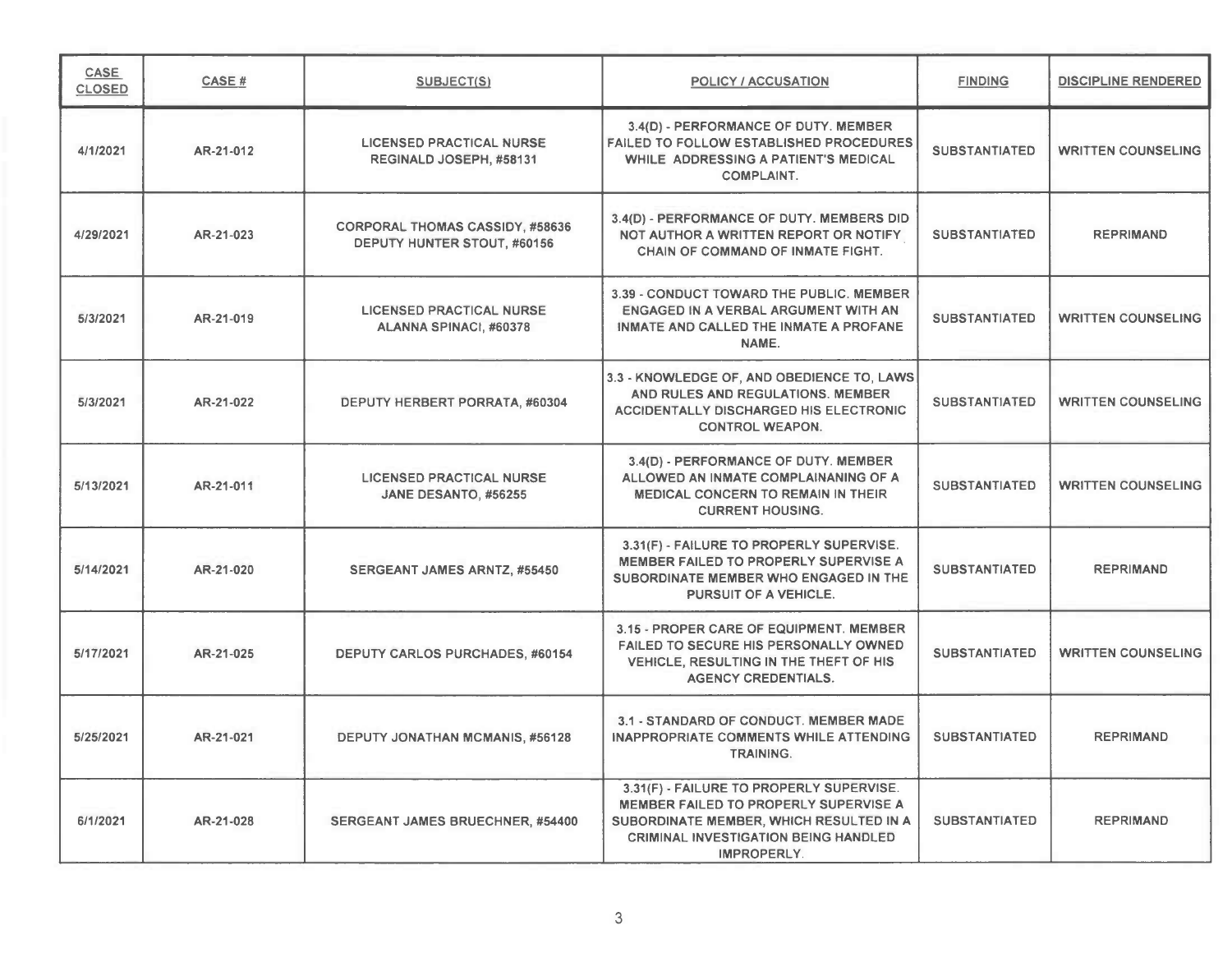| CASE<br><b>CLOSED</b> | CASE#     | SUBJECT(S)                                                           | POLICY / ACCUSATION                                                                                                                                             | <b>FINDING</b>       | <b>DISCIPLINE RENDERED</b> |
|-----------------------|-----------|----------------------------------------------------------------------|-----------------------------------------------------------------------------------------------------------------------------------------------------------------|----------------------|----------------------------|
| 6/2/2021              | AR-21-029 | JUVENILE ELECTRONIC MONITORING<br>SPECIALIST PAUL HICKS, #56223      | 3.4(D) - PERFORMANCE OF DUTY. MEMBER WAS<br>SARCASTIC AND DEFIANT TOWARD AN<br>ASSISTANT STATE ATTORNEY DURING TRIAL<br><b>PREPARATIONS.</b>                    | <b>SUBSTANTIATED</b> | <b>WRITTEN COUNSELING</b>  |
| 6/2/2021              | AR-21-030 | <b>CORPORAL KEVIN FEY, #58326</b>                                    | 3.3 - KNOWLEDGE OF, AND OBEDIENCE TO, LAWS<br>AND RULES AND REGULATIONS. MEMBER<br><b>ACCIDENTALLY DISCHARGED HIS ELECTRONIC</b><br><b>CONTROL WEAPON.</b>      | <b>SUBSTANTIATED</b> | <b>WRITTEN COUNSELING</b>  |
| 6/4/2021              | AR-21-024 | <b>DEPUTY NICHOLAS VEGA, #59647</b>                                  | 3.15 - PROPER CARE OF EQUIPMENT. MEMBER<br>LEFT HIS AGENCY ISSUED RIFLE UNSECURED IN<br>THE PASSENGER COMPARTMENT OF HIS<br><b>VEHICLE, WHICH WAS UNLOCKED.</b> | <b>SUBSTANTIATED</b> | <b>REPRIMAND</b>           |
| 6/8/2021              | AR-21-027 | <b>PROBATION SUPERVISOR</b><br><b>DESIREE BRITT-ANDERSON, #57446</b> | 3.4(D) - PERFORMANCE OF DUTY. MEMBER<br>FAILED TO TAKE FOLLOW-UP ACTION OR NOTIFY<br>HER SUPERVISION OF AN OVERSIGHT ERROR<br>DISCOVERED DURING A CASE AUDIT.   | <b>SUBSTANTIATED</b> | <b>REPRIMAND</b>           |
| 6/1/2021              | AR-21-026 | <b>DEPUTY CLAY SAUNDERS, #55790</b>                                  | 3.19 - CARE, CUSTODY, AND CONTROL OF<br>PROPERTY / EVIDENCE. MEMBER FAILED TO<br>PROPERLY SUBMIT EVIDENCE COLLECTED<br>DURING A VEHICLE BURGLARY INVESTIGATION. | <b>SUBSTANTIATED</b> | <b>WRITTEN COUNSELING</b>  |
| 6/21/2021             | AR-21-031 | DEPUTY BRIAN BEELER, #59216                                          | 3.15 - PROPER CARE OF EQUIPMENT. MEMBER<br>LOST HIS AGENCY CREDENTIALS AND BUILDING<br><b>ACCESS CARD.</b>                                                      | <b>UNFOUNDED</b>     | N/A                        |
| 6/25/2021             | AR-21-033 | DEPUTY CATHERINE FEDELE, #59038                                      | 3.3 - KNOWLEDGE OF, AND OBEDIENCE TO, LAWS<br>AND RULES AND REGULATIONS. MEMBER<br>ACCIDENTALLY DISCHARGED HER ELECTRONIC<br><b>CONTROL WEAPON.</b>             | <b>SUBSTANTIATED</b> | <b>WRITTEN COUNSELING</b>  |
| 6/25/2021             | AR-21-036 | <b>DEPUTY STEPHANIE MANN, #56187</b>                                 | 3.39 - CONDUCT TOWARD THE PUBLIC. MEMBER<br>BEGAN AN UNWANTED, PERSONAL<br><b>CONVERSATION WITH AN INMATE.</b>                                                  | <b>SUBSTANTIATED</b> | <b>REPRIMAND</b>           |
| 6/29/2021             | AR-21-035 | <b>MEDICAL DIRECTOR KEVIN KYLE, #58893</b>                           | 3.1 - STANDARD OF CONDUCT. MEMBER WAS<br><b>RUDE AND CONDESCENDING TOWARD AN</b><br>APPLICANT.                                                                  | <b>SUBSTANTIATED</b> | <b>REPRIMAND</b>           |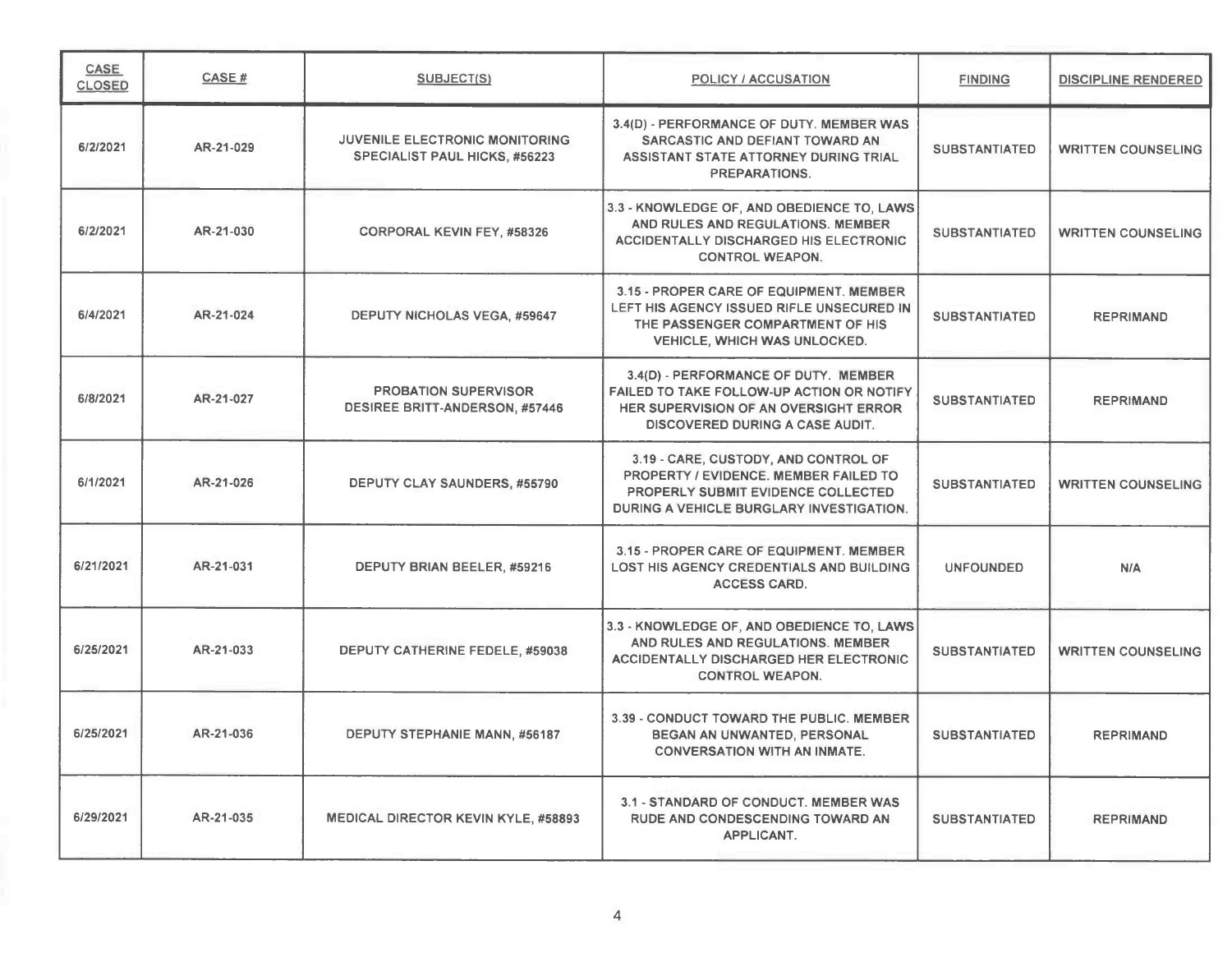| CASE<br><b>CLOSED</b> | CASE#     | <b>SUBJECT(S)</b>                                                                                                                                  | POLICY / ACCUSATION                                                                                                                                                                                    | <b>FINDING</b>       | <b>DISCIPLINE RENDERED</b> |
|-----------------------|-----------|----------------------------------------------------------------------------------------------------------------------------------------------------|--------------------------------------------------------------------------------------------------------------------------------------------------------------------------------------------------------|----------------------|----------------------------|
| 7/7/2021              | AR-21-032 | <b>INMATE RECORDS SPECIALIST III</b><br><b>MARLIN RIVERA-PEREZ, #59262</b>                                                                         | 3.4(D) - PERFORMANCE OF DUTY. MEMBER<br><b>FAILED TO VERIFY A COURT ORDERED</b><br><b>CUSTODIAN WAS PRESENT PRIOR TO THE</b><br><b>RELEASE OF AN INMATE.</b>                                           | <b>SUBSTANTIATED</b> | <b>REPRIMAND</b>           |
| 7/12/2021             | AR-21-034 | LIEUTENANT THOMAS MONTGOMERY, #54581<br>LIEUTENANT WILLIAM BYRD, #54118<br>SERGEANT CHAD MCINTYRE, #56081<br><b>SERGEANT LONNIE REDMON, #56592</b> | 3.31(F) - FAILURE TO PROPERLY SUPERVISE.<br>MEMBERS TOOK NO SUPERVISORY ACTION TO<br>TERMINATE AN UNAUTHORIZED PURSUIT.                                                                                | <b>SUBSTANTIATED</b> | <b>REPRIMAND X4</b>        |
| 8/2/2021              | AR-21-038 | <b>CORPORAL SCOTT COLLINS, #55688</b>                                                                                                              | 3.4(D) - PERFORMANCE OF DUTY. MEMBER<br>ALLOWED A HANDCUFFED JUVENILE TO<br>TEMPORARILY ESCAPE FROM HIS CUSTODY.                                                                                       | <b>SUBSTANTIATED</b> | <b>REPRIMAND</b>           |
| 8/9/2021              | AR-21-037 | <b>INMATE RECORDS SPECIALIST III</b><br><b>KAREN KUNZ, #57593</b>                                                                                  | 3.4(D) - PERFORMANCE OF DUTY. MEMBER<br><b>FAILED TO TAKE ACTION ON A TELETYPE</b><br>RELEASING AN OUT OF STATE HOLD ON AN<br>INMATE. THE ERROR RESULTED IN A NINE AND A<br><b>HALF HOUR OVERSTAY.</b> | <b>SUBSTANTIATED</b> | <b>REPRIMAND</b>           |
| 8/9/2021              | AR-21-040 | <b>INMATE RECORDS SPECIALIST III</b><br>EDITH PATRICK, #58099                                                                                      | 3.4(D) - PERFORMANCE OF DUTY. MEMBER<br><b>INACCURATELY COMPLETED THE BOOKING</b><br><b>VERIFICATION PROCESS ON AN INMATE WHICH</b><br><b>RESULTED IN AN ERRONEOUS RELEASE.</b>                        | <b>SUBSTANTIATED</b> | <b>WRITTEN COUNSELING</b>  |
| 8/9/2021              | AR-21-045 | <b>DEPUTY JACK SKIPPER, #59173</b>                                                                                                                 | 3.3 - KNOWLEDGE OF, AND OBEDIENCE TO, LAWS<br>AND RULES AND REGULATIONS. MEMBER<br><b>ACCIDENTALLY DISCHARGED HIS ELECTRONIC</b><br><b>CONTROL WEAPON.</b>                                             | <b>SUBSTANTIATED</b> | <b>WRITTEN COUNSELING</b>  |
| 8/10/2021             | AR-21-041 | <b>INMATE RECORDS SPECIALIST III</b><br><b>ANTOINETTE GUGLIOTA, #54151</b>                                                                         | 3.4(D) - PERFORMANCE OF DUTY. MEMBER<br>FAILED TO RECOGNIZE AN INMATE HAD AN<br>ACTIVE PROBABLE CAUSE AFFIDAVIT FOR THEIR<br>ARREST, WHICH RESULTED IN AN ERRONEOUS<br><b>RELEASE.</b>                 | <b>SUBSTANTIATED</b> | <b>REPRIMAND</b>           |
| 8/10/2021             | AR-21-044 | <b>CLINICAL SUPERVISOR</b><br><b>VALERIE PHILLIPS, #58451</b>                                                                                      | 3.4(A) - PERFORMANCE OF DUTY. MEMBER<br><b>REFUSED TO ASSIST DETENTION AND</b><br><b>CORRECTIONS STAFF WITH THE BATHING OF AN</b><br>INMATE.                                                           | <b>SUBSTANTIATED</b> | <b>REPRIMAND</b>           |